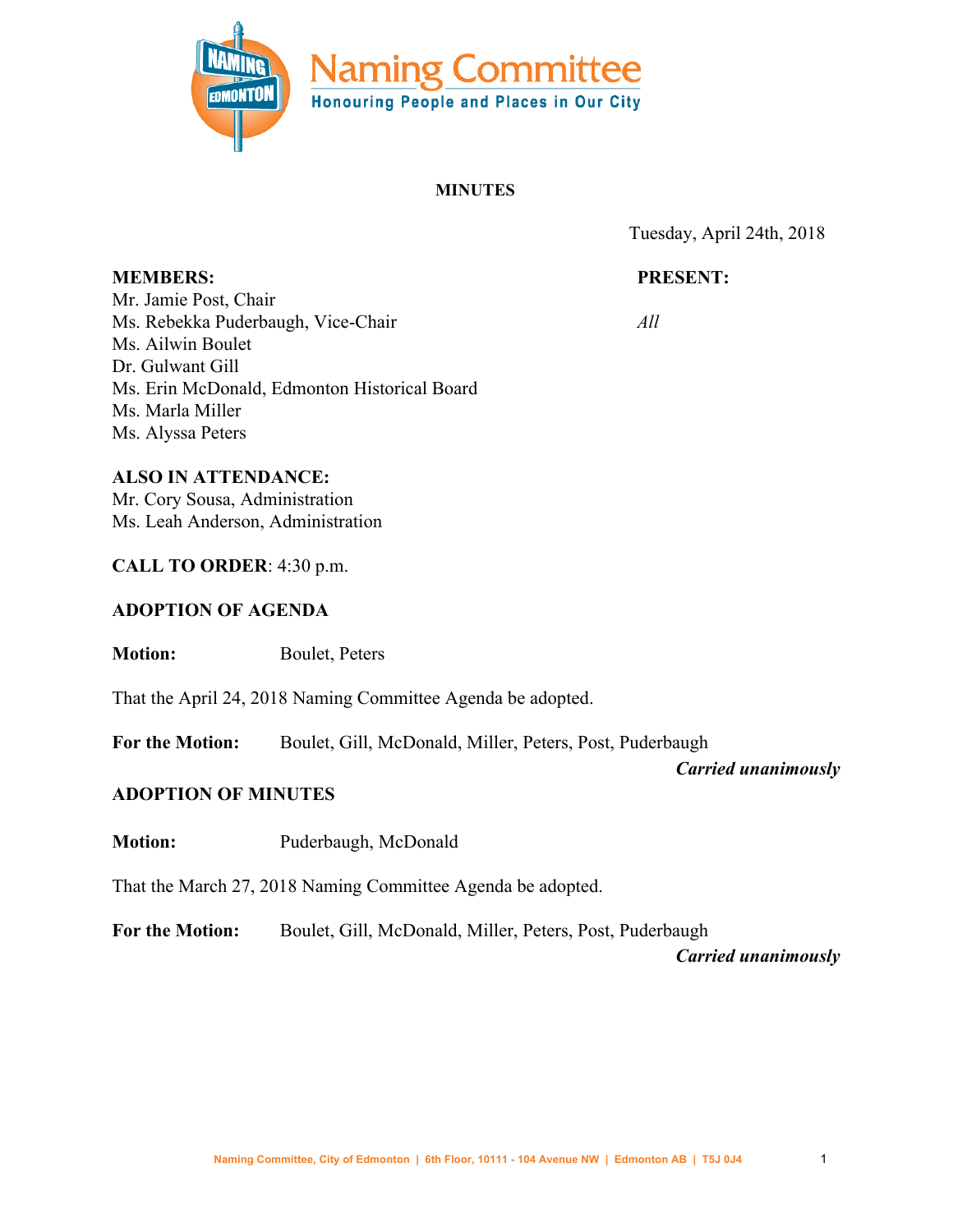

#### **NEW BUSINESS**

# **1. Request to name a park within the Central McDougall Neighbourhood**

**Motion:** Boulet, McDonald

That the Naming Committee requests the applicant provide more historical information on McDougall and the park site, and to reference communication that reflects consultation with cultural diverse groups and their support for the naming of the park located at 10919 - 107 Street NW, legally described as Lot B, Block 6, Plan 7540AH as Central McDougall Park.

**For the Motion:** Boulet, Gill, McDonald, Miller, Peters, Post, Puderbaugh

*Carried Unanimously*

# **2. Request to name a park within the Central McDougall Neighbourhood**

**Motion:** McDonald, Puderbaugh

That the Naming Committee approves the naming of the park located at 10551 - 107 Street NW, legally described as Lot B, Block 6, Plan 1424761, within the Central McDougall Neighbourhood as "North Edge Park".

| <b>For the Motion:</b> | <b>None</b>                                              |
|------------------------|----------------------------------------------------------|
| <b>Opposed:</b>        | Boulet, Gill, McDonald, Miller, Peters, Post, Puderbaugh |

*Lost*

**Motion:** Post, McDonald

That the Naming Committee encourages the McDougall Community League to reapply following consultation with culturally diverse groups that reflect the cultural and historical diversity of the community for the naming of the park site located at 10551 - 107 Street NW, legally described as Lot B, Block 6, Plan 1424761, within the Central McDougall Neighbourhood.

**For the Motion:** Boulet, Gill, McDonald, Miller, Peters, Post, Puderbaugh *Carried Unanimously*